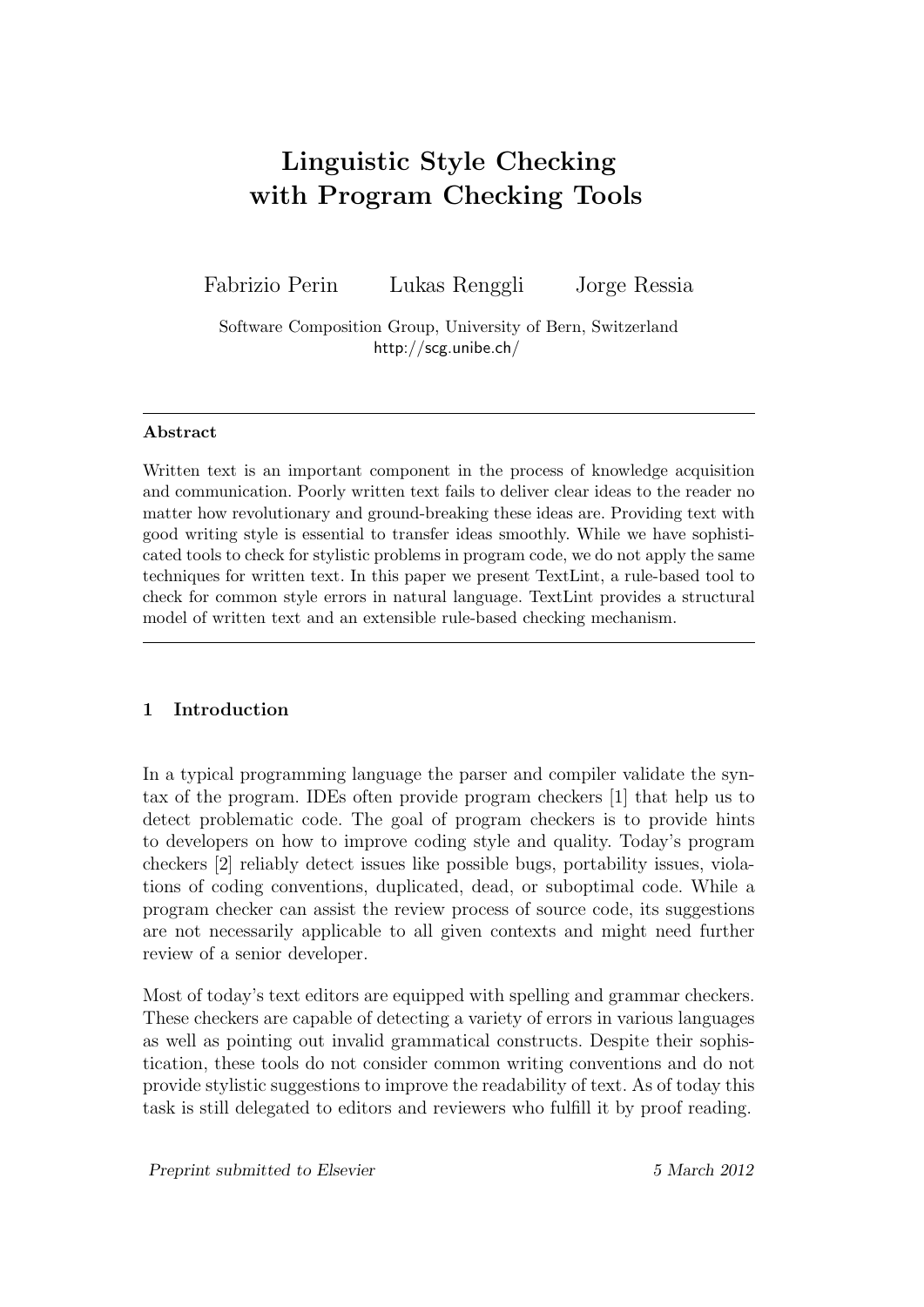<span id="page-1-0"></span>*"To produce a text of good quality the main ideas have to be explained clearly, needless words omitted and statements should be concise, brief and bold instead of timid, vague or undecided."* [William Strunk]



Fig. 1. TextLint as the analogy in natural languages to program checking of source code.

In this paper we take ideas from the domain of program checking and apply them to natural languages (Figure 1). We present TextLint, an automatic style checker following the architecture of SmallLint [3], a popular program checker in Smalltalk. TextLint<sup>1</sup> implements various stylistic rules that we collected over the years, and that a[re describ](#page-1-0)ed in *The Elements of Style* [4] and *On Writing Well* [5]. Similar to a program checke[r,](#page-17-2) TextLint can reliably point out possible problems [an](#page-1-1)d suggest one to rewrite certain parts of a document to improve its quality. However, as with a program checker, TextLi[nt](#page-17-3) does not replace a man[ua](#page-17-4)l reviewing processes, it only helps the writer to improve it.

*"It is an old observation that the best writers sometimes disregard the rules of rhetoric. When they do so, however, the reader will usually find in the sentence some corresponding merit, attained at the cost of the violation. Unless he is certain of doing as well, he will probably do best to follow the rules."* [William Strunk]

The implementation of TextLint uses Pharo Smalltalk [6] and various opensource libraries: For parsing natural languages we use  $PetitParser$  [7], a flexible parsing framework that makes it easy to define parsers and to dynamically reuse, compose, transform and extend grammars. To cla[ss](#page-17-5)ify words into types and to detect synonyms we use an open-source dictionary and th[es](#page-18-0)aurus. For the user interface we use Glamour [8], an engine for scripting browsers. For

<span id="page-1-1"></span><sup>&</sup>lt;sup>1</sup> An online version of TextLint can be tested at  $http://textlint.lukas-renggli.ch/$ .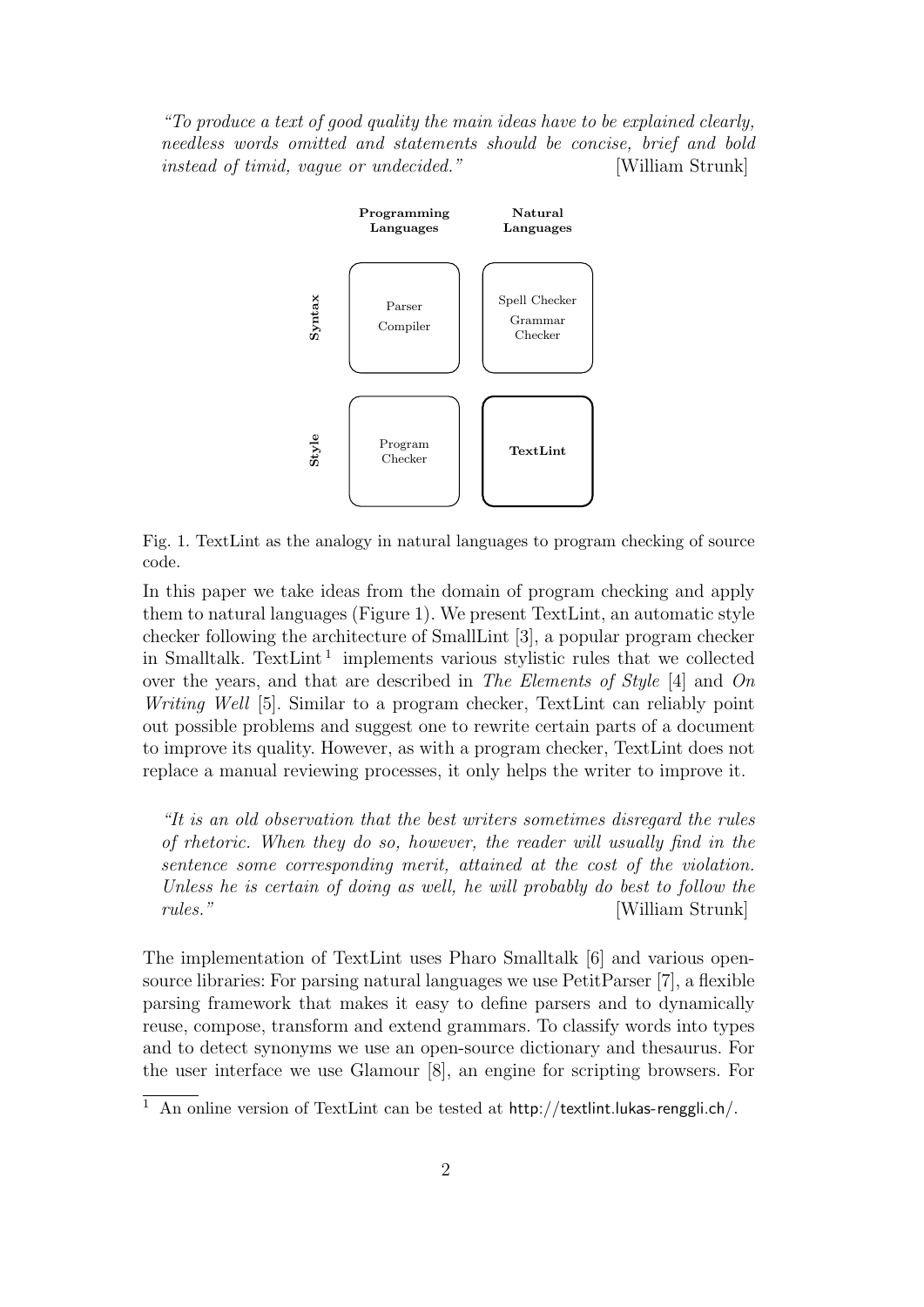the web interface we use Seaside [9], a framework for developing dynamic web applications. TextLint has been integrated with Emacs and TextMate<sup>2</sup>.

The contributions of this paper a[re](#page-18-1):

- (1) we apply ideas from program checking to the domain of natural la[ng](#page-2-0)uage;
- (2) we implement an object-oriented model to represent natural text in Smalltalk;
- (3) we demonstrate a pattern matcher for the detection of style issues in natural language; and
- (4) we demonstrate two graphical user interfaces that present and explain the problems detected by the tool.

<span id="page-2-1"></span>

Fig. 2. Data Flow through TextLint.

The remainder of this paper follows the architecture of TextLint as depicted in Figure 2: Section 2 introduces the natural text model of TextLint and Section 3 details how text documents are parsed and the model is composed. Section 4 presents the rules which model stylistic checks and explains how natural lan[guage fe](#page-2-1)[atures are](#page-2-2) integrated in TextLint. Section 5 describes ho[w stylistic](#page-4-0) rules are defined in TextLint. The implementation of the user int[erfaces is](#page-5-0) demonstrated in Section 6. Section 7 validates the accuracy of TextLint rules. We summarize related work in Section 8 and [conclude](#page-8-0) and present future work in Section 9.

#### **2 [Modeli](#page-16-0)ng Text Documents**

<span id="page-2-2"></span>To perform analyses of written text it is necessary to have a model representing it. TextLint provides the abstractions for modeling written text from a structural point of view. The abstractions provided by our model are:

*•* A *Document* models a text document composed of paragraphs.

<span id="page-2-0"></span> $\overline{2}$  Follow the installation instructions at https://github.com/DamienCassou/textlint.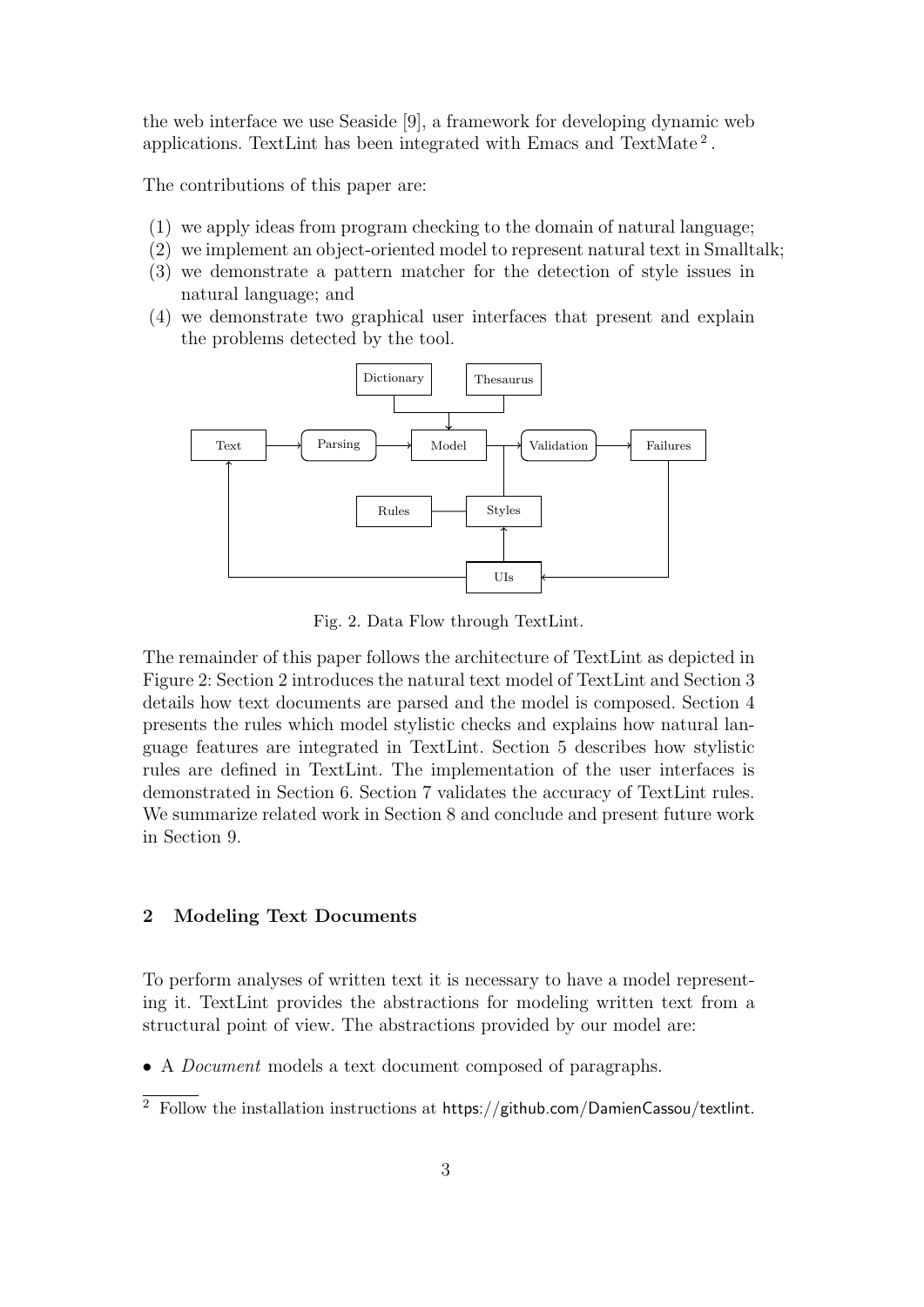- *•* A *Paragraph* models a sequence of sentences up to a break point. Paragraphs are responsible for answering the sentences and words that compose them.
- *•* A *Sentence* is a set of syntactic elements or phrases ending with a sentence terminator.
- *•* A *Phrase* models a sequence of syntactic elements that potentially crosses the boundaries of a sentence or paragraph.
- *• Syntactic Elements* model the different tokens of a sentence, they are:
	- *·* A *Word* models vocables or numbers in the text. A word is a sequence of alphanumeric characters.
	- *· Punctuation* models periods, commas, parentheses and other punctuation marks that are used in written text to separate paragraphs, sentences and their elements.
	- *· Whitespace* models blank areas between words and punctuations. Our model considers spaces, tabs and carriage returns as whitespace.
	- *·* A *Markup* models LATEX or HTML commands depending on the file type of the input.

All document elements answer the message text which returns a plain string representation of the modeled text entity ignoring markup tokens. Furthermore all elements know their source interval in the document. The relationships among the elements in the model are depicted in Figure 3.



Fig. 3. The TextLint model and the relationships between its classes.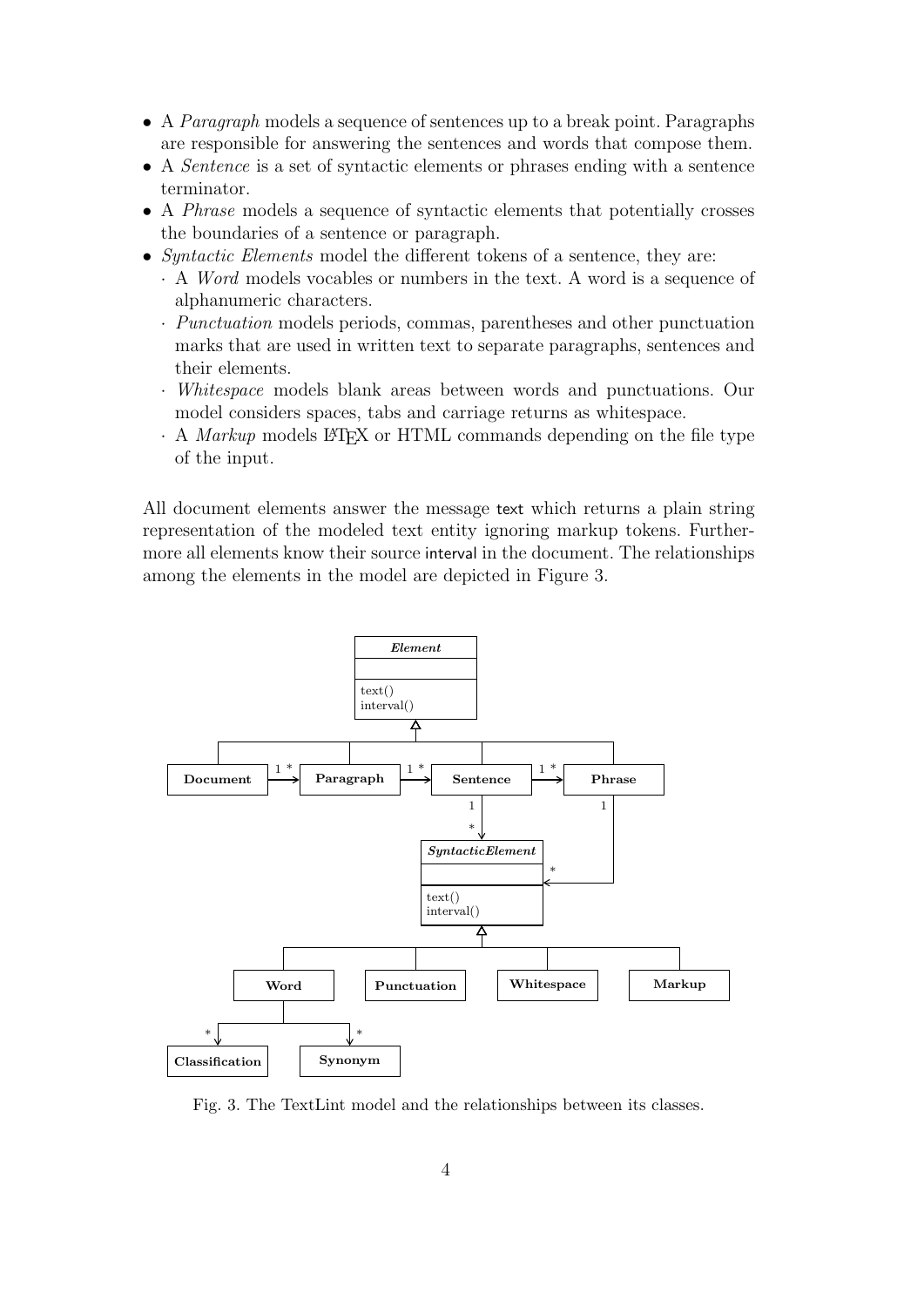Each word in our model is classified using 264028 words from Wiktionary<sup>3</sup>, an open-source dictionary of the English language. We use Wiktionary to categorize all words into parts of speech (noun, pronoun, adjective, verb, adverb, preposition, conjunction and interjection) and other useful categories (abb[re](#page-4-1)viation, acronym, article, number, prefix, suffix, *etc.*).

Depending on its position in a sentence the same word can belong to multiple categories. For example, the word 'welcome' is categorized by our system as an adjective, an interjection, a noun and a verb. Reducing the number of possible classifications is difficult and requires the grammatical structure of the sentence to be analyzed. The TextLint style rules do not solely depend on these classifications and thus the false-positives do not reduce the quality of our rules. Additionally, 91.9% of the words are classified to exactly one category, 7.5% to exactly two categories, and less than 1% to three or more categories.

Furthermore, for each word in our model we detect possible synonyms using the public domain thesaurus available in the Project Gutenberg [10]. Our English thesaurus contains 25 953 words with 1 816 509 synonyms in total.

# **3 From Strings to Objects**

<span id="page-4-0"></span>To build the high-level document model from a flat input string we use PetitParser [7]. PetitParser is a framework targeted at parsing formal languages (*e.g.,* programming languages), but we employ it here to parse natural language input. This is technically difficult because there is no formal grammar for natura[l](#page-18-0) languages and the parser has to gracefully accept any input, even when the input does not follow basic rules of writing.

While PetitParser grammars are typically implemented without a separate scanner, in this case we perform the parsing in two separate steps. First, we split the input into markup, word, whitespace and punctuation tokens. Each of these syntactic elements knows its source position in the input file, so that we can map it back to the original text at a later time. Scanning of the markup is implemented using the strategy design pattern [11] to detect the language specific tokens in LAT<sub>E</sub>X and HTML.

From this input stream of token objects we can build a high-level model of the text. First we define predicates for tokens that te[rmi](#page-18-2)nate a document, paragraph or sentence. Then we define the grammar to build document, paragraph and sentence objects as shown below:

<span id="page-4-1"></span> $\frac{3}{3}$  http://en.wiktionary.org/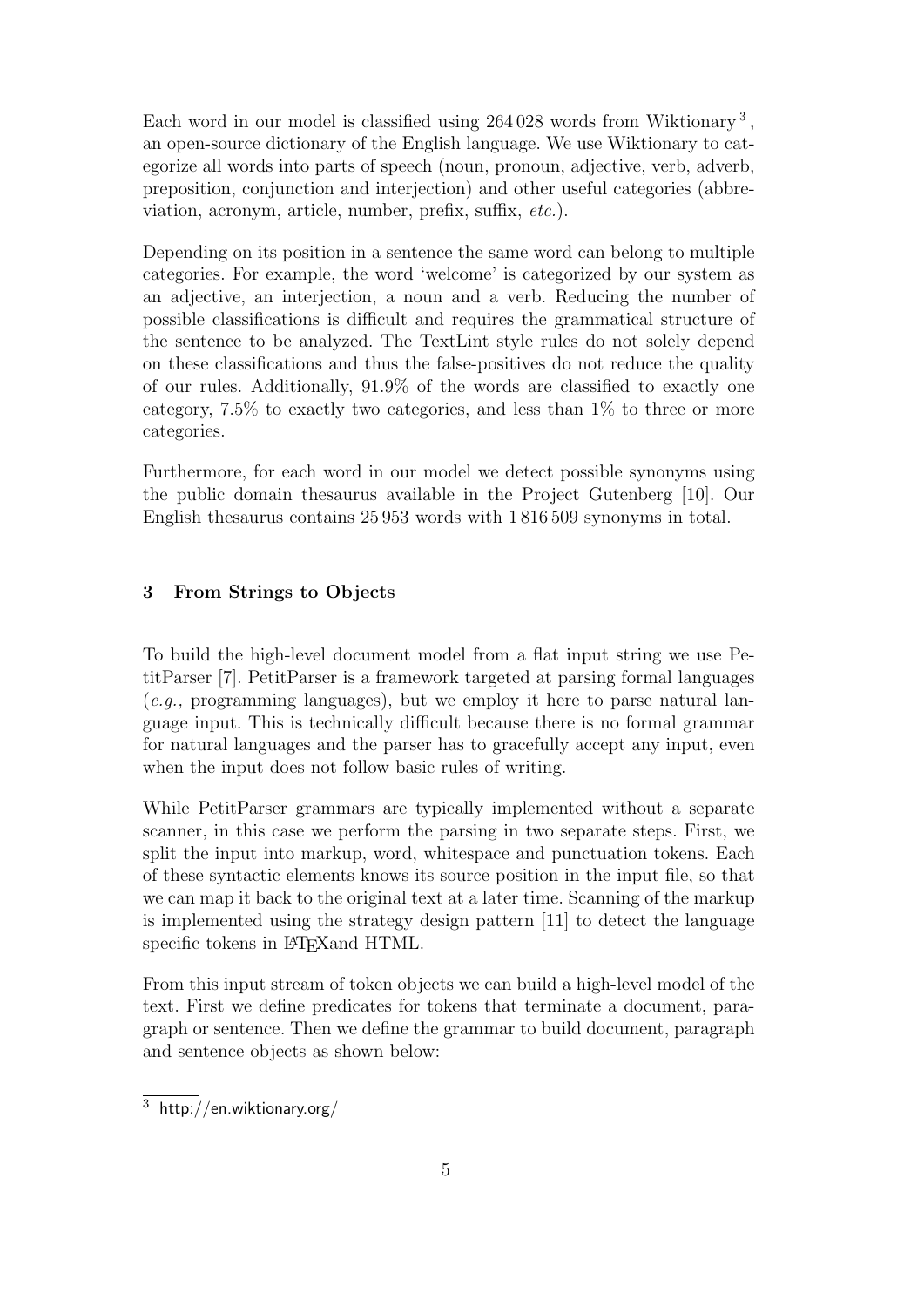# **TextPhraser***>>***document**

ˆ (paragraph starLazy: documentTerminator) , (documentTerminator optional)

#### **TextPhraser***>>***paragraph**

 $\hat{ }$  (sentence starLazy: paragraphTerminator / documentTerminator), (paragraphTerminator optional)

#### **TextPhraser***>>***sentence**

 $\hat{p}$  (#any asParser starLazy: sentenceTerminator / paragraphTerminator / documentTerminator) , (sentenceTerminator optional)

The grammar defined by our model looks more complicated than expected. This is because we need to parse and build a model for any input and scan over paragraphs and sentences even if they are not properly terminated. In future work we plan to use the same parsing infrastructure to build a link grammar model which provides an even better model for natural language [12].

# **4 Modeling Rules**

<span id="page-5-0"></span>A rule reifies an explicit regulation or principle that is accepted as a feature of a writing style. Rules are applied to documents and they analyze properties at different levels of the model. Rules report failures to comply with a certain style feature at the document level, sentence level, phrase level or word level.

Regular expressions [13] are an alternative mechanism to match specific patterns in text. However, we found regular expressions unsuitable in our context because they are external to the domain of natural languages and are neither reusable nor compos[able](#page-18-3). Furthermore, most text documents contain noise not related to the contents, such as LATEX or HTML markup that cannot be easily handled with regular expressions while keeping the source location of matches.

We support two types of rules:

- *• Imperative rules* are implemented by calling the document model API. If an imperative rule detects a rule violation it manually instantiates a failure object that knows the failing rule and the context in the model.
- *• Declarative rules* check for specific patterns in the document model. Patterns can be specified in two ways using an *internal* or *external domain-specific language* on top of PetitParser. In both cases the searching and reporting of violations happens automatically on the complete document model.

Rules are required to return additional meta-information such as its name and a rationale giving a description of the rule and how to fix the text.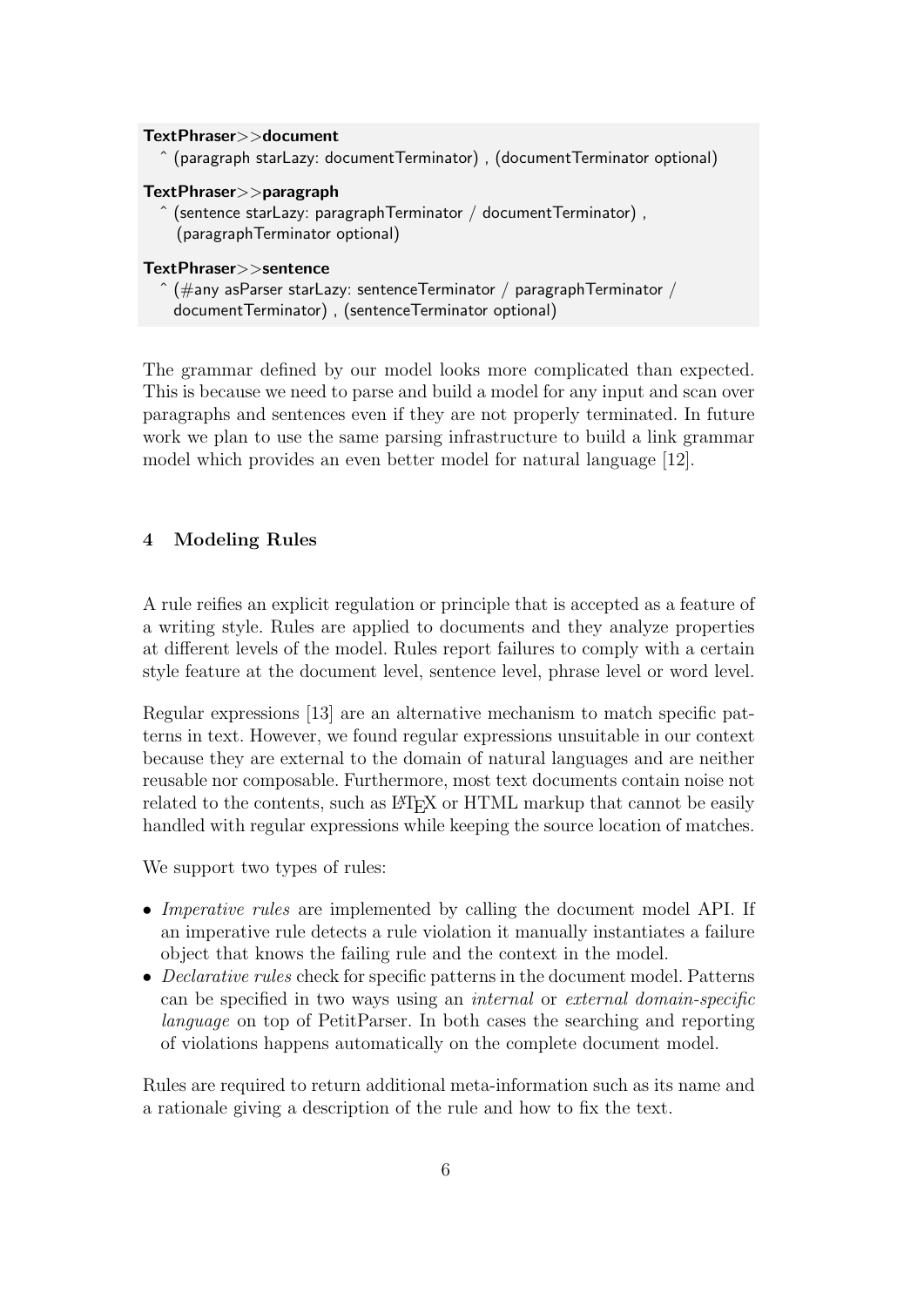#### *4.1 Imperative Rules*

The entry point of an *imperative rule* is the method runOn: aDocument. For example, the 'avoid long sentence' rule returns a failure object for each sentence that has more than 40 words, and it is implemented like this:

```
LongSentenceRule>>runOn: aDocument
  ˆ aDocument sentences
    inject: OrderedCollection new
    into: [ :results :sentence |
      sentence words size > 40
         ifTrue: [ results add: (RuleFailure on: self in: sentence) ].
       results ]
```
Each imperative rule is implemented as subclass of the TextLintRule class. Depending on the level of granularity that a rule requires there are other methods which can be overridden to specify the rule behavior.

TextLintRule*>>*runOnParagraph: aParagraph TextLintRule*>>*runOnSentence: aSentence TextLintRule*>>*runOnWord: aWord

If a rule should only be applied to a paragraph scope then it is simpler to use the method runOnParagraph: aParagraph as an entry point.

#### *4.2 Declarative Rules*

Most TextLint rules are implemented declaratively. Declarative rules are subclasses of PatternRule and they override the method matchingPattern to return the pattern to be looked for. The class PatternRule provides a series of basic patterns that can be used to compose more complicated patterns:

- word matches any single word.
- word: matches a specific word given as argument.
- wordln: matches any of the words given in the collection argument.
- *•* wordSatisfying: matches any word that also satisfies the condition given in the block argument.

Similar rules exist for separators such as whitespace and markup tokens, and for punctuation. The returned matcher objects can be composed to more complicated matcher objects using the standard composition operators of Petit-Parser, such as ',' for sequence and '/' for choice.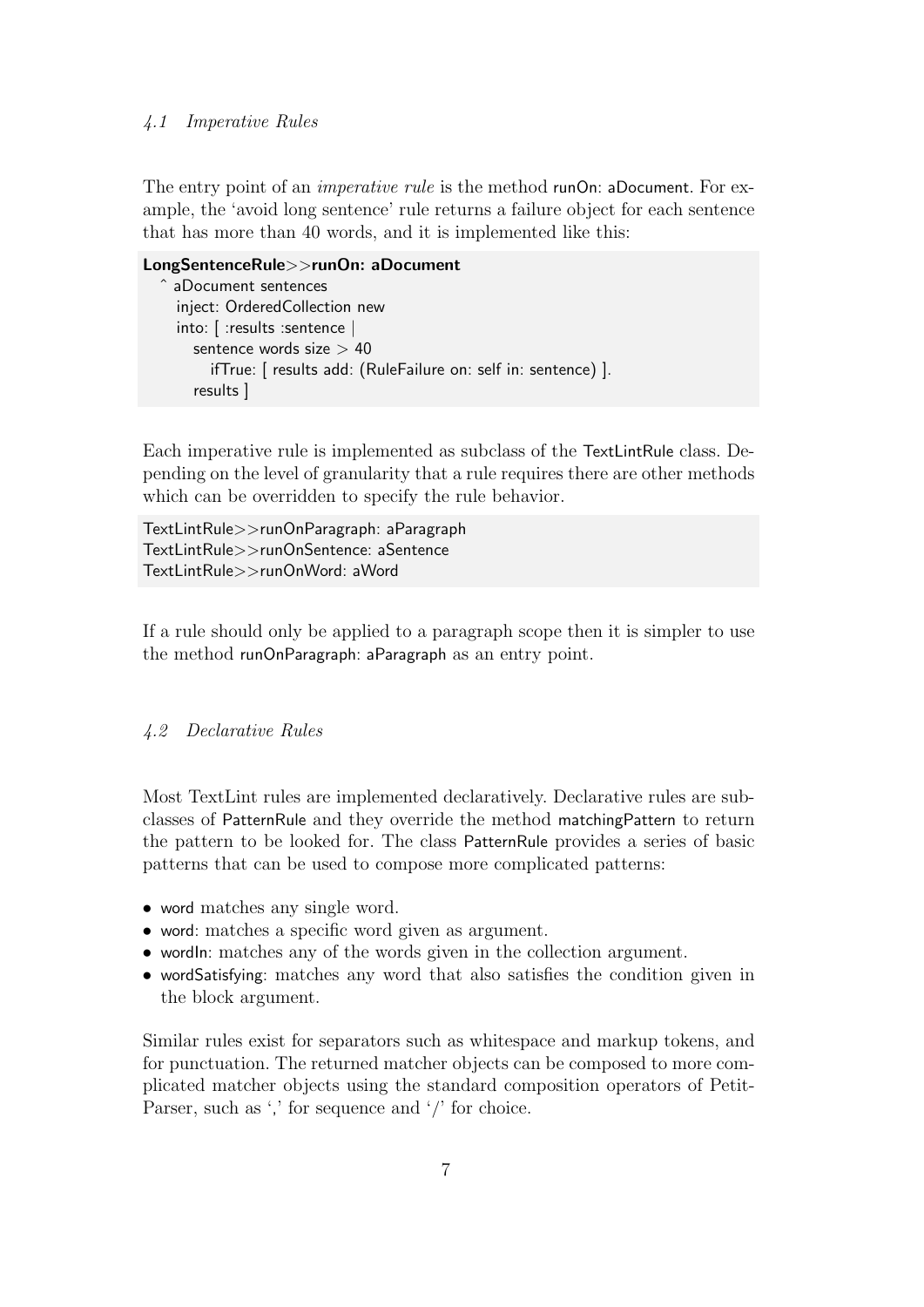For example, the rule 'avoid somehow' is implemented using the following pattern:

```
SomehowRule>>matchingPattern
```

```
ˆ (self word: 'somehow')
```
The word 'that' should never be preceded by a comma. In German this is mandatory but not in English.

```
NoCommaBeforeThatRule>>matchingPattern
```

```
\hat{a} (self word), (self separator star), (self punctuation: ','), (self separator star), (
  self word: 'that')
```
This rule detects sequences of words followed by zero or more separators, then a comma, zero or more separators, and the word 'that'. The requirement to define separators makes a rule definition more complicated, but it gives us the full flexibility to reason about all parts of the input document. An example where separators matter is the following rule, which triggers when one or more accidental separators occurs in front of a punctuation mark:

```
NoSeparatorsBetweenWordAndPunctuationMarkRule>>matchingPattern
  \hat{a} (self word), (self separator plus), (self punctuationIn: \#(\cdot, \cdot, \cdot, \cdot, \cdot, \cdot, \cdot, \cdot))
```
The more complicated rule 'avoid passive voice' is implemented like this:

# **PassiveVoiceRule***>>***matchingPattern**

ˆ (self wordIn: self verbWords) , (self separator star) , ((self wordSatisfying: [ :word *|* word text endsWith: 'ed' ]) / (self wordIn: self irregularWords))

This rule detects word sequences that start with a verb like 'am', 'are', 'were', . . . ; followed by zero or more separators; followed by a word ending in '-ed' or one of the irregular passive words like 'awoken', 'born', 'spoken', . . .

Some stylistic rules validate a certain semantic structure rather than a syntactic one. For example, the concatenation of two or more adjectives makes text more difficult to read. This form of clutter is frequent in written text and often misused by authors to add artificial importance to certain noun. A better solution is to use a single adjective encompassing the meaning of both adjectives.

Using our internal matching language we can define the described rule as follows:

*{*adjective*} {*adjective*}*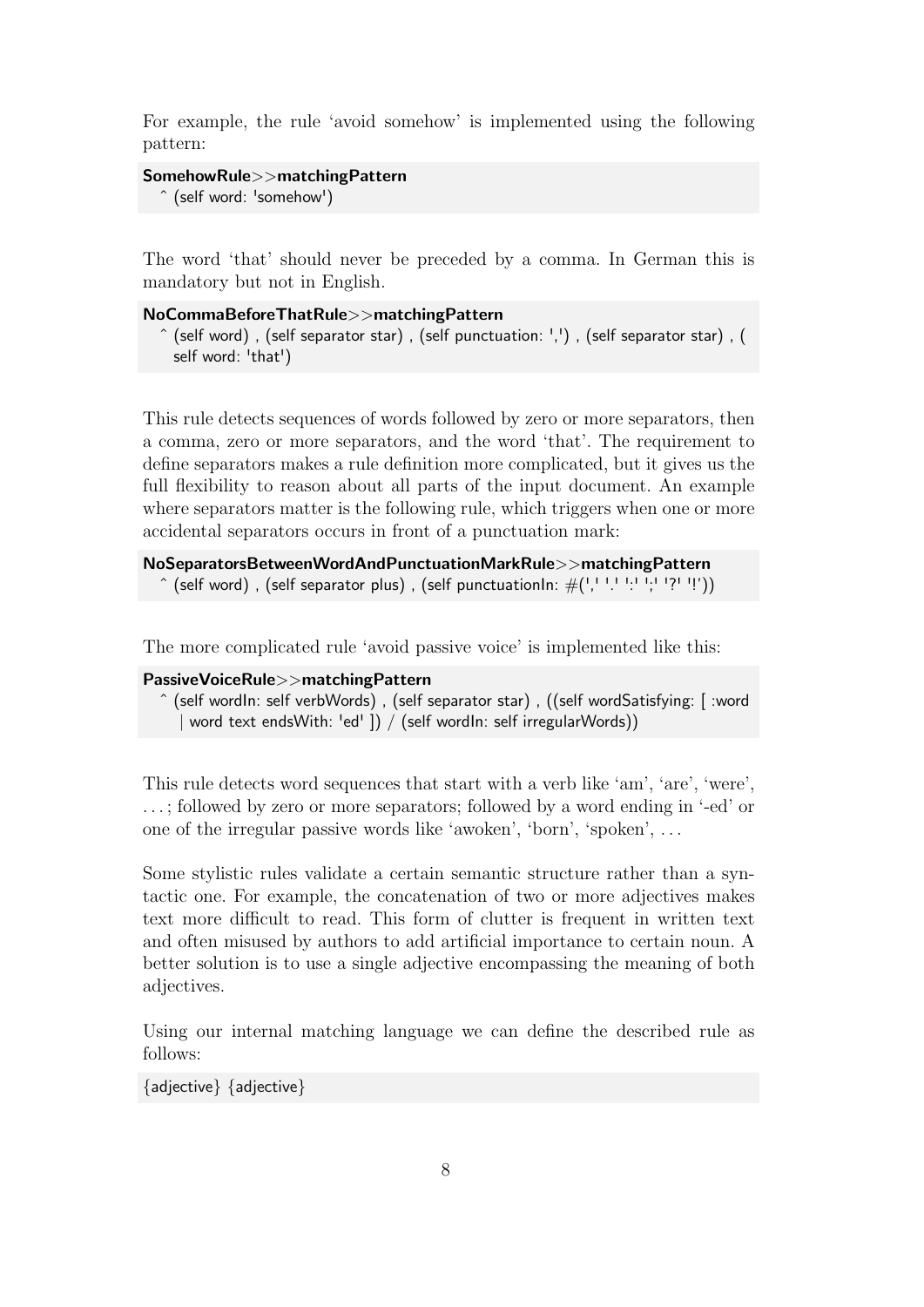The resulting matcher is very similar to the ones we have defined above. Albeit less powerful than the previous rule definitions, the simple query language allows users without a background in programming languages to define new rules to detect stylistic issues concisely:

- *•* A word matches any case-insensitive occurrence of that word.
- *•* A punctuation character matches any occurrence of that punctuation character.
- A whitespace matches a possibly empty sequence of whitespace or markup characters.
- *•* A word enclosed in curly braces matches any word of the specified type: abbreviation, adjective, adverb, article, conjunction, contraction, interjection, name, noun, number, participle, particle, preposition, pronoun, or verb.

For example, to find lists of nouns or adjectives that are not separated by a comma we can use the following query string. Each line describes an alternative pattern:

*{*adjective*} {*adjective*}* and *{*adjective*} {*adjective*} {*adjective*}* or *{*adjective*} {*noun*} {*noun*}* and *{*noun*} {*noun*} {*noun*}* or *{*noun*}*

TextLint's natural language facilities are not limited to classifying words. TextLint also provides the synonyms of a given word. The thesaurus is useful for detecting adverbs that are implied by the following word, as described by William Zinsser [5]. For example, 'effortlessly easy' is an overstatement, since if something is easy it is by definition effortless. The same logic applies to phrases like 'extremely loud', 'slightly spartan' and 'slightly small'. We can detect such word [c](#page-17-4)ombinations with the rule:

#### **AdverbSynonymRule***>>***matchingPattern**

```
| firstWord |
ˆ (self wordSatisfying: [ :word | firstWord := word. word classifiesAs: #adverb ]) ,
 (self separator star) ,
 (self wordSatisfying: [ :word | firstWord synonyms includes: word ])
```
#### **5 Modeling Style**

<span id="page-8-0"></span>TextLint supports the definition of various writing styles. A writing style is a set of rules that we want to follow to fulfill our literary objective. We model the style as a composite of rules. Each distinctive style is defined as set of specific rules. Users can build their own styles or compose existing ones.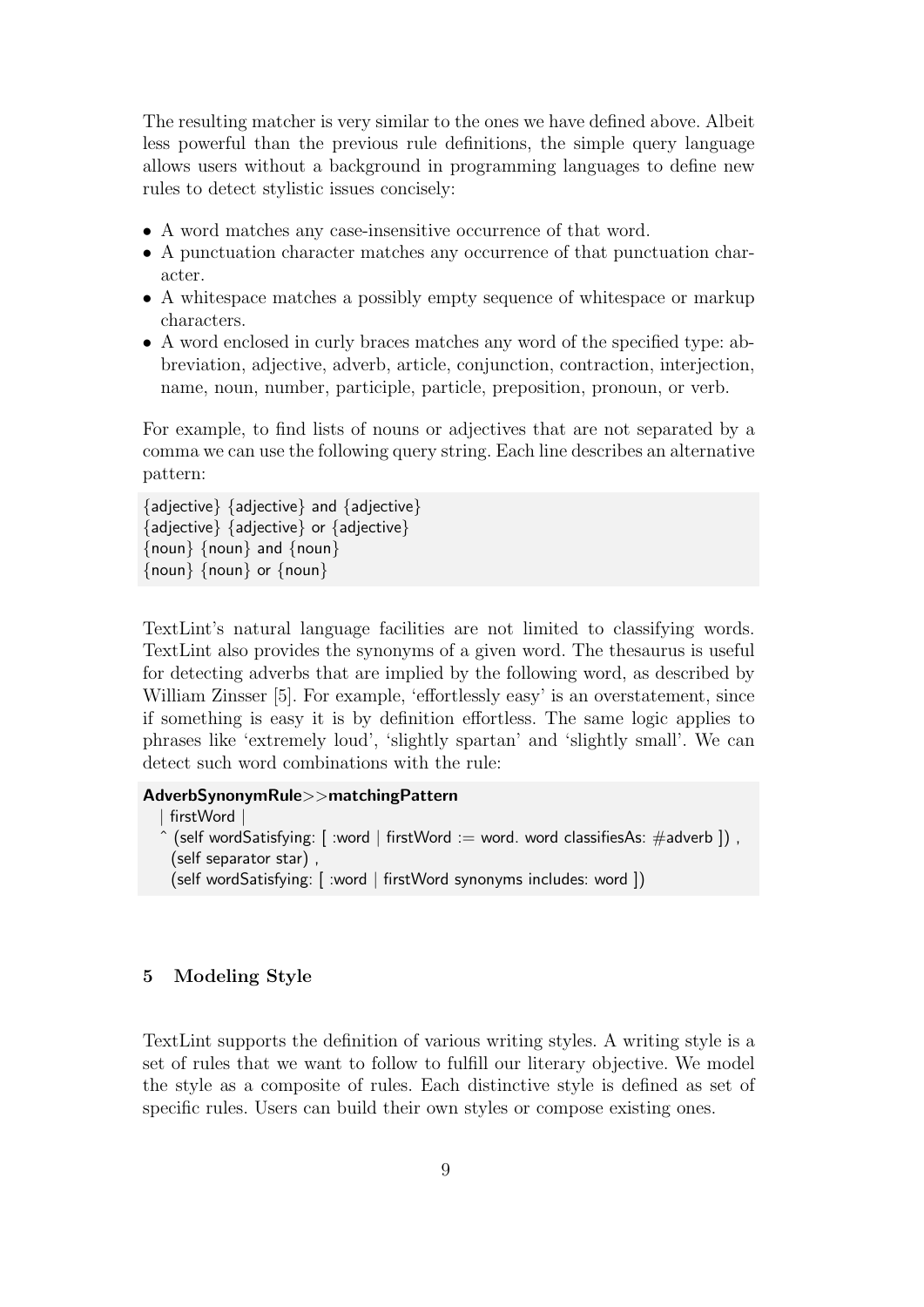The following example demonstrates a composition of writing styles used to check this paper:

# **WritingStyle class***>>***computerSciencePaperStyle**

*<style>*

 $\hat{ }$  self correctSyntacticStyle  $+$  self unclutteredStyle  $+$  self boldStyle

The computer science style is a composition of three other styles. The operators '+' and '*−*' are used to add and remove styles. The method annotation *<*style*>* allows users to extend the system with new styles.

The 'correct syntactic style' checks for the usage of common grammatical errors like 'allow to', 'require to', 'continuous word repetition' and 'regarded as being'. 'Uncluttered style' validates that unnecessary words do not take part in sentence qualifiers. Finally, the bold style validates that no weakening expressions or words are used in the sentences. Some examples are 'the fact that', 'one of the most', 'avoid stuff', 'avoid thing' and 'avoid somehow'.

Primitive writing styles are built as a composition of rules. The following example shows the 'correct syntactic style' definition:

# **WritingStyle class***>>***correctSyntacticStyle**

*<style>*

ˆ WritingStyle named: 'Correct Syntactic Style' from: AllowToRule new  $+$  RequireToRule new  $+$  HelpToRule new  $+$  RegardedAsBeingRule new  $+$  WordRepetitionRule new

# **6 Scripting the User Interface**

We developed two GUIs to present issues detected by TextLint. The first interface was developed using Glamour [14] to provide a fat-client implementation with an integrated editor, and the second was built with Seaside [9] to provide an online version of TextLint.

# *6.1 Glamour*

The main user interface of TextLint has been developed using Glamour [14], an engine for scripting browsers. Figure 4 shows how the TextLint browser is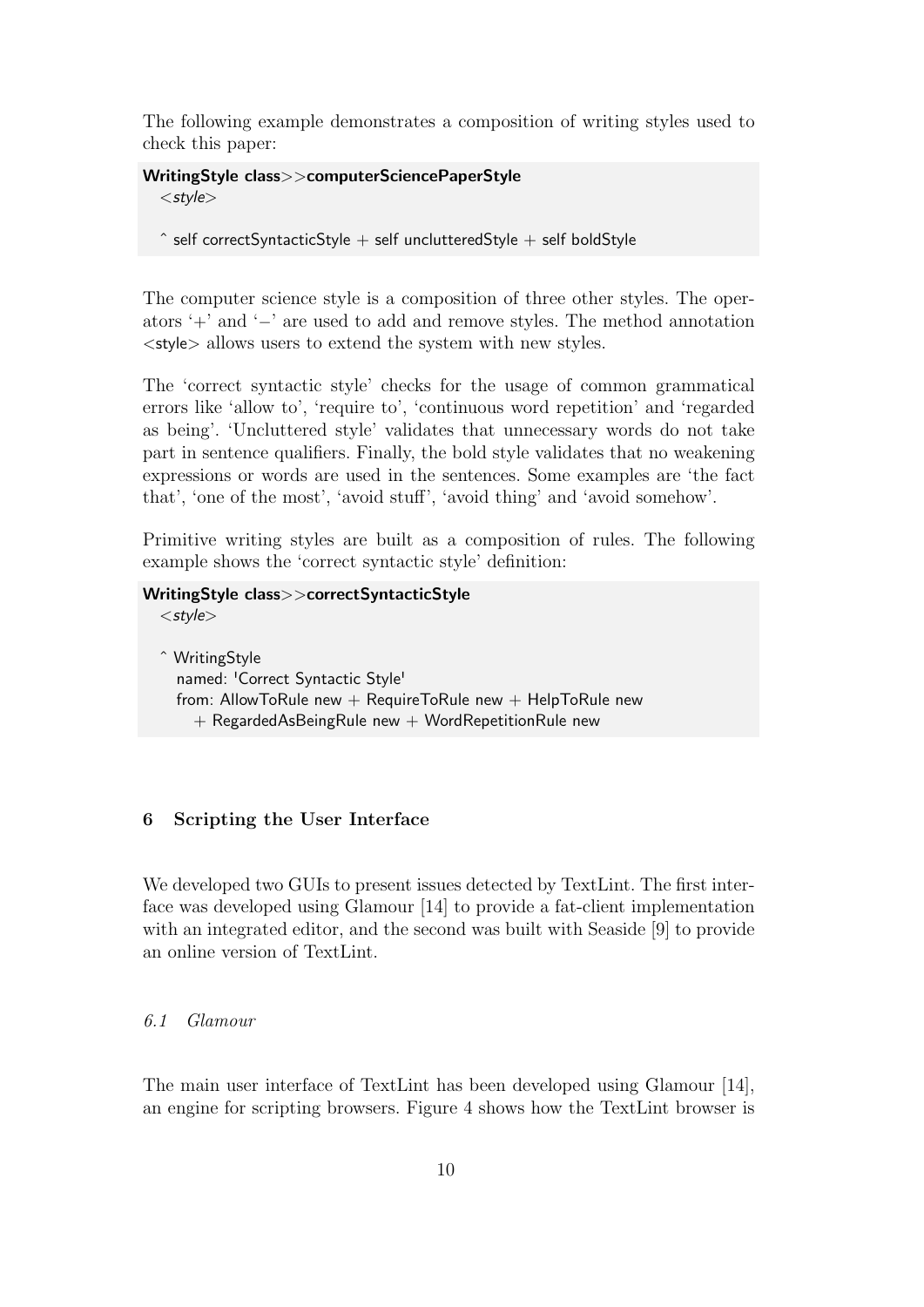modeled in Glamour. The arrows in Figure 4 represent the data flow among the panels. The upper part of the browser is composed of four panes: the 'files pane' shows the list of the files contained in the folder chosen and in all its subfolders, the 'issues pane' contains [a tree o](#page-10-0)f failures of TextLint rules, the 'rationale pane' contains an explanatory text about the selected rule, and the 'export pane' contains a button that allows the user to export the computed list of issues in plain text. In the bottom part of the browser there is one pane, called 'text pane', that displays the contents of the selected file. The highlighting of issues in the 'text pane' assists the user in working through the issues.

<span id="page-10-0"></span>

Fig. 4. The implementation of the TextLint window with Glamour. The figure schematically depicts the panes and the data flow between them.

The workflow to use the application is divided into two main steps: First the user is asked to select a directory of files to check. Then a browser is presented allowing the user to select files and to fix the detected issues. Selected rule violations are highlighted in the text and can be directly fixed from within the tool. The tool can be downloaded from scg.unibe.ch/research/textlint.

Figure 5 shows a running instance of the TextLint browser: The user has selected a file from the files pane trigge[ring TextLint analysis and dis](http://scg.unibe.ch/research/textlint)playing the problems. In the 'issues pane' the issues are grouped by rule type. The user [then sele](#page-11-0)cts an issue from the tree which displays the rationale for this error and highlights the problem in the 'text pane'. The displayed text is editable, so modifying it and accepting changes saves the file and reruns the rules. In the 'text pane' the elements are highlighted in three different colors: in black is the text that has been analyzed, in red are the issues found, and in grey are the ignored parts such as L<sup>AT</sup>EX and HTML markup.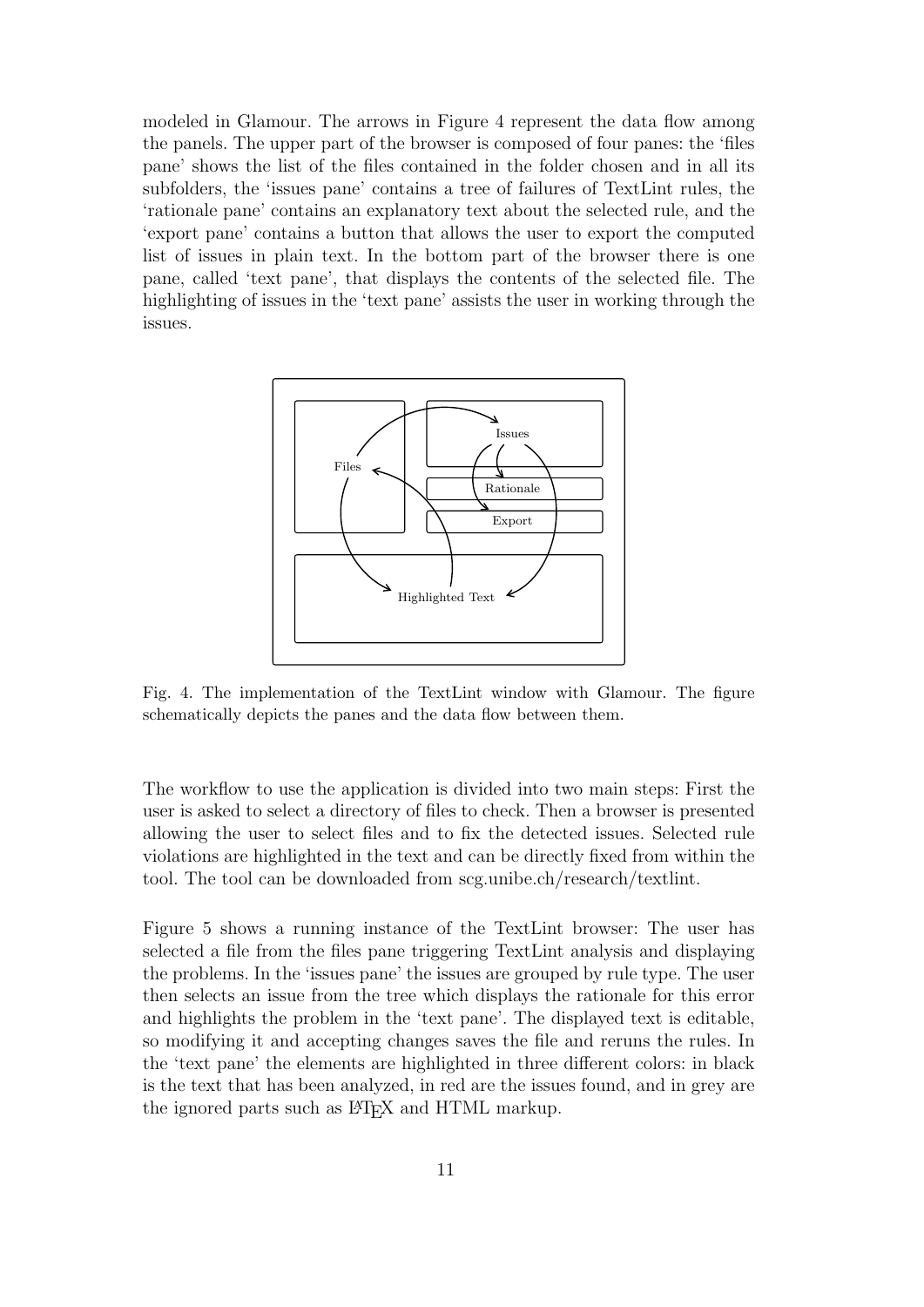<span id="page-11-0"></span>

| $x - \Box$                                                                                                                                                                                                                                                                                                                                                                                                                                                                                                                                                         | <b>Textl int Results Browser</b>                                                                                    |  |  |  |
|--------------------------------------------------------------------------------------------------------------------------------------------------------------------------------------------------------------------------------------------------------------------------------------------------------------------------------------------------------------------------------------------------------------------------------------------------------------------------------------------------------------------------------------------------------------------|---------------------------------------------------------------------------------------------------------------------|--|--|--|
| <b>Files</b>                                                                                                                                                                                                                                                                                                                                                                                                                                                                                                                                                       | <b>Issues</b>                                                                                                       |  |  |  |
| <b>Helvetia tex</b><br>Petit-Parser tex<br>otherFiles/dependency-analys                                                                                                                                                                                                                                                                                                                                                                                                                                                                                            | Avoid "case"<br>▼ Avoid "interesting"<br>interesting (line 72)<br>interesting (line 148)<br>Avoid "an"<br>Rationale |  |  |  |
|                                                                                                                                                                                                                                                                                                                                                                                                                                                                                                                                                                    | Avoid it as a means of introduction. Do not announce that something is interesting.                                 |  |  |  |
|                                                                                                                                                                                                                                                                                                                                                                                                                                                                                                                                                                    |                                                                                                                     |  |  |  |
| <b>Scientific Paper Style</b><br>$\overline{\phantom{a}}$                                                                                                                                                                                                                                                                                                                                                                                                                                                                                                          | Export                                                                                                              |  |  |  |
| '/Users/fabrizioperin/scg/GitRepos/Papers/PAPERS/otherFiles/dependency-analysis.tex'                                                                                                                                                                                                                                                                                                                                                                                                                                                                               |                                                                                                                     |  |  |  |
| %\ugh{Considering the nature of the case study, so strongly dependent to its relational database, we measured also the<br>dependencies among different database's tables. Alike the dependencies through classes we identified, also at the level of<br>the database, indirect relations among tables as defined in follow:} \on{say what?!}                                                                                                                                                                                                                       |                                                                                                                     |  |  |  |
| In this section, we define which kind of dependencies we adopted to make the database's tables in relation among each<br>other                                                                                                                                                                                                                                                                                                                                                                                                                                     |                                                                                                                     |  |  |  |
| As already discuss in \autoref{secmappinguicomponentstocode} to modify \ad in the first place is necessary to modify its<br>database. The rest of the code structure and the core operations are generated automatically. Because of this peculiarity<br>\amir{I am not sure if it was a good idea to choose a peculiar system for our case study.} we consider interesting to<br>measure also the dependencies among different database's tables. In the follow we present which kind of direct and<br>indirect relations we use to couple the database's tables. |                                                                                                                     |  |  |  |

Fig. 5. Screenshot of the TextLint browser open on a scientific paper.

# *6.2 Seaside*

The web application of TextLint at textlint.lukas-renggli.ch provides a quick and easy way for authors to check their text style, and play with the pattern matching infrastructure of TextLint. The web interface is implemented using Seaside [9], a framework to develop [dynamic web application](http://textlint.lukas-renggli.ch)s.

The web application presents the user with a large empty text pane. The user needs to [p](#page-18-1)aste the text representation of the document to be analyzed and click the button. After the text has been analyzed two vertically placed panes are displayed as depicted in Figure 6. The upper pane holds a list with the detected issues with their respective rationale. The lower pane displays the analyzed text with the detected issues highlighted. The rationales of issues can also be seen by hovering [the mous](#page-12-0)e over the highlighted text.

# **7 Validation**

In this section we present two empirical studies on the use TextLint.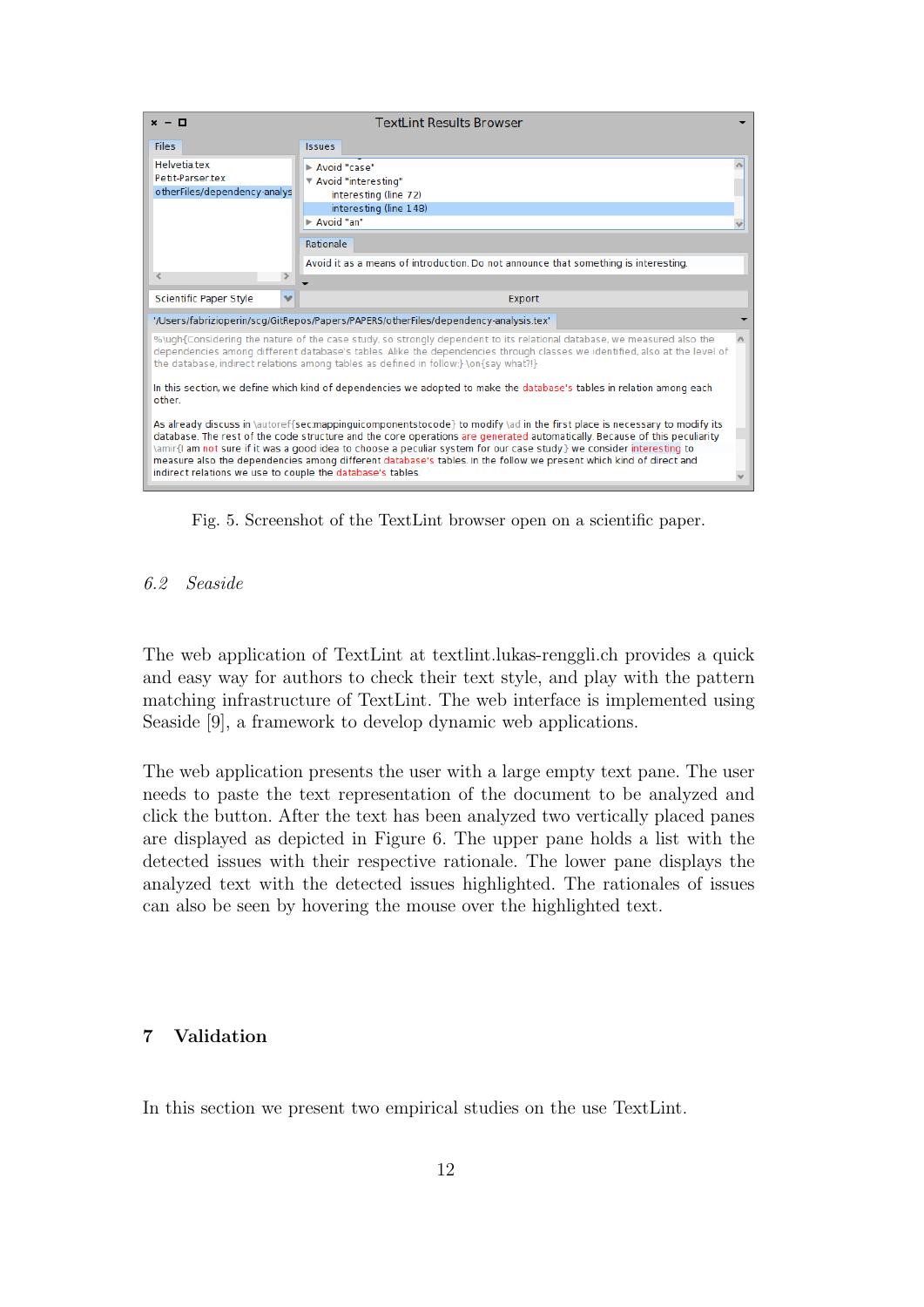<span id="page-12-0"></span>

| <b>た TextLint</b><br>$\mathbf{x}$                                                                                                                                             |                                                                                                                                                                                                                                                                                                                                                                                                                                                                                                                                                                                                                                                                                                    |   |     |  |
|-------------------------------------------------------------------------------------------------------------------------------------------------------------------------------|----------------------------------------------------------------------------------------------------------------------------------------------------------------------------------------------------------------------------------------------------------------------------------------------------------------------------------------------------------------------------------------------------------------------------------------------------------------------------------------------------------------------------------------------------------------------------------------------------------------------------------------------------------------------------------------------------|---|-----|--|
|                                                                                                                                                                               | C A C textlint.lukas-renggli.ch/? s= R4Zv4KLIKfwRcOn& k=3K0XR96oiHKCi3X1#57081                                                                                                                                                                                                                                                                                                                                                                                                                                                                                                                                                                                                                     |   | ☆ 및 |  |
|                                                                                                                                                                               | tLint<br>TextLint discovered 127 possible issues in your text. Click an issue in the list to navigate to your text; click an issue in the text to navigate to an<br>explanation of the issue.<br>$-$                                                                                                                                                                                                                                                                                                                                                                                                                                                                                               |   |     |  |
|                                                                                                                                                                               | Avoid "currently"                                                                                                                                                                                                                                                                                                                                                                                                                                                                                                                                                                                                                                                                                  | ٠ |     |  |
| In the sense of now with a verb in the present tense, "currently" is usually redundant. Emphasis is better achieved through a more precise reference<br>to time.<br>currently |                                                                                                                                                                                                                                                                                                                                                                                                                                                                                                                                                                                                                                                                                                    |   |     |  |
|                                                                                                                                                                               | Avoid "interesting"                                                                                                                                                                                                                                                                                                                                                                                                                                                                                                                                                                                                                                                                                |   |     |  |
|                                                                                                                                                                               | Avoid it as a means of introduction. Do not announce that something is interesting.                                                                                                                                                                                                                                                                                                                                                                                                                                                                                                                                                                                                                |   |     |  |
|                                                                                                                                                                               | interesting                                                                                                                                                                                                                                                                                                                                                                                                                                                                                                                                                                                                                                                                                        |   |     |  |
|                                                                                                                                                                               | % \keywords{Embedded Languages, Domain-Specific Languages, Programming Environments and Tools}<br>%\rev{3}{this article was not set in the same layout as the others}                                                                                                                                                                                                                                                                                                                                                                                                                                                                                                                              |   |     |  |
|                                                                                                                                                                               | <b>%INTRODUCTION</b><br>\section{Introduction}\label{sec:introduction}                                                                                                                                                                                                                                                                                                                                                                                                                                                                                                                                                                                                                             |   |     |  |
|                                                                                                                                                                               | In a typical programming language the parser and compiler validate the syntax of the program. IDEs often provide<br>program checkers \cite{John78a} that help us to detect problematic code. The goal of program checkers is to<br>provide hints to developers on how to improve coding style and quality. Today's program checkers \cite{Hove04a}<br>reliably detect issues like possible bugs, portability issues, violations of coding conventions, duplicated,<br>dead, or suboptimal code. While a program checker can assist the review process of source code, its suggestions<br>are not necessarily applicable to all given contexts and might need further review of a senior developer. |   |     |  |
|                                                                                                                                                                               | Most today's text editors are equipped with spelling and grammar checkers. These checkers are capable of<br>detecting a variety of errors in various languages as well as point out invalid grammatical constructs. Despite<br>their sophistication, these tools do not consider common writing conventions and do not provide stylistic<br>suggestions to improve the readability of text. As of today this task is still delegated to editors and<br>reviewers which fulfill it by proof reading.                                                                                                                                                                                                |   |     |  |
|                                                                                                                                                                               | \begin{quote}<br>\vspace{1ex}<br>\emph{''To produce a text of good quality the main ideas have to be explained clearly, needless words<br>omitted and statements should be concise, brief and bold instead of timid, vague or undecided."}<br>\hfill [William Strunk]<br>\vspace{1ex}                                                                                                                                                                                                                                                                                                                                                                                                              |   |     |  |
|                                                                                                                                                                               | \end{guote}                                                                                                                                                                                                                                                                                                                                                                                                                                                                                                                                                                                                                                                                                        |   |     |  |
|                                                                                                                                                                               | <b>Go Back</b>                                                                                                                                                                                                                                                                                                                                                                                                                                                                                                                                                                                                                                                                                     |   |     |  |
|                                                                                                                                                                               | TextLint is a Fabrizio Perin, Lukas Renggli, and Jorge Ressia production.<br>Powered by Pharo Smaltalk, Seaside, and Cog.                                                                                                                                                                                                                                                                                                                                                                                                                                                                                                                                                                          |   |     |  |
|                                                                                                                                                                               |                                                                                                                                                                                                                                                                                                                                                                                                                                                                                                                                                                                                                                                                                                    |   |     |  |

Fig. 6. The Seaside web interface for TextLint.

<span id="page-12-1"></span>

Fig. 7. Evolution of a paper from beginning to publication.

Figure 7 depicts the number of stylistic issues detected by TextLint and the number of words in the text. The dashed vertical lines mark interesting moments in the life-time of the document from the beginning to publication.

[Up to po](#page-12-1)int  $t_1$  we can see the early life of the paper. A significant amount

*<sup>7.1</sup> History of a Paper*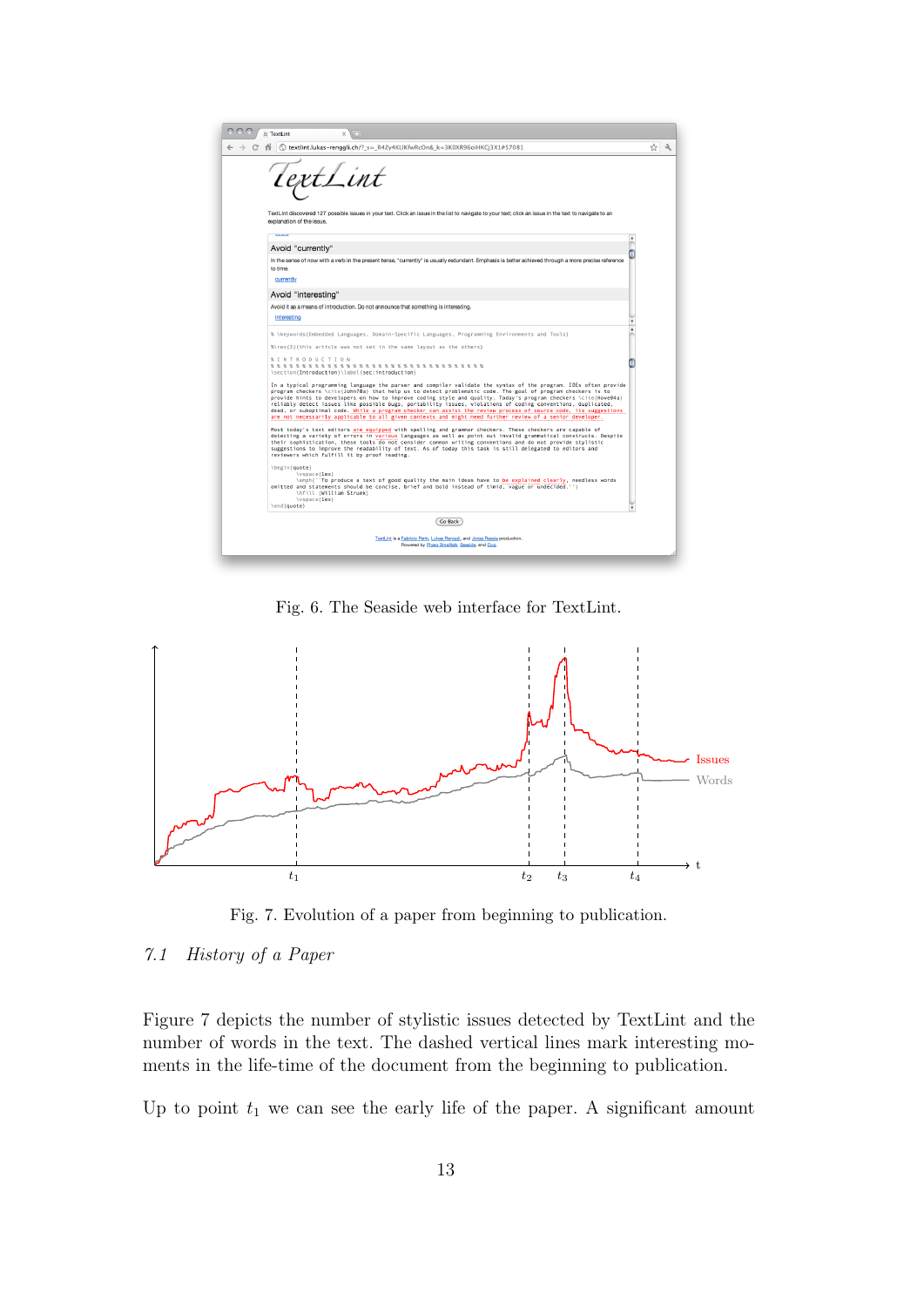of text was added and the number of TextLint issues steadily increased over time.

This growth decreased between point  $t_1$  and  $t_2$ . We can observe that even though some new text is being added the TextLint issues do not increase as much as in the previous part. In this period the authors proof-read and rewrote portions of the paper to accommodate the ideas and to make the story of the paper more cohesive.

Points  $t_2$  and  $t_3$  mark the moments when a native English speaker with experience in paper writing for over 30 years proof-read the document. We can observe in both cases that the number of errors was systematically reduced after each of the interventions. The issues detected did not disappear immediately because the expert author often introduced annotations to highlight issues that were later fixed by the co-authors.

The peak at  $t_3$  marks the time before the paper submission. With the approaching deadline the authors added many new issues. The time period between  $t_3$  and  $t_4$  depicts the correction of most issues and the final preparations of the paper for submission. Later the paper was accepted for publication.

Point *t*<sup>4</sup> marks a slight increase in text size due to the introduction of passages addressing the reviewers comments. Afterwards, there is an abrupt size reduction due to the elimination of comments and unnecessary text for the camera-ready version.

By comparing the constant growth in size with the heterogeneous change in the number of errors detected by TextLint we can conclude that the quality of the introduced text is more relevant than the amount of text. We can observe that when text is added to the document sometimes the number of errors decreases and sometimes it increases. The number of errors depends much more on the stylistic quality of the text introduced than the amount of text introduced.

# *7.2 Effectiveness of TextLint*

To validate the effectiveness of our rules we compared the average number of issues over the complete history of several papers with the number of issues when the final version was submitted for publication. We ran this analysis on 20 papers of our research group that got accepted at international conferences in recent years. As the size of the individual papers significantly varies we normalized all data by dividing by the respective file size.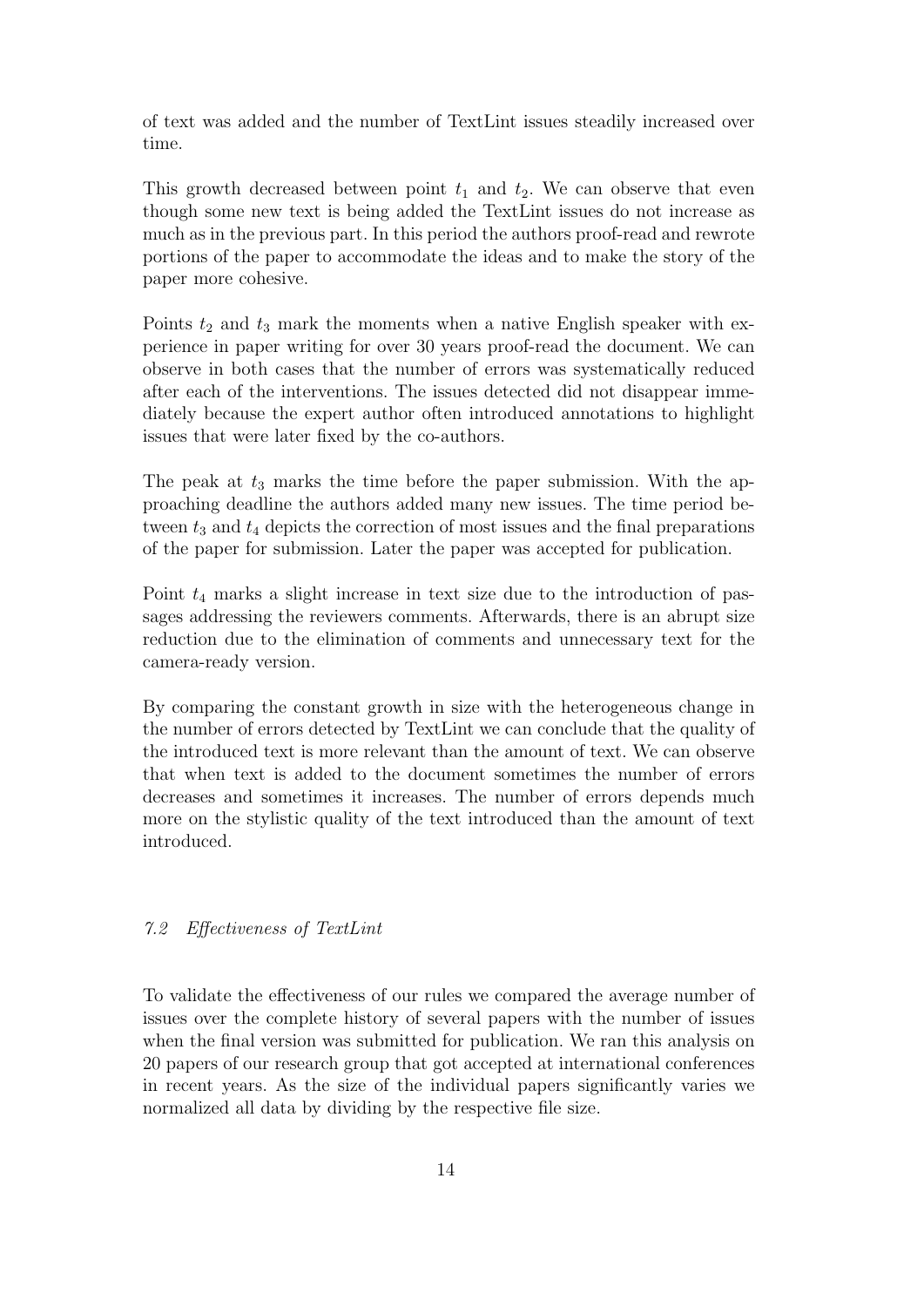<span id="page-14-0"></span>



Fig. 8. Effectiveness of various TextLint rules.

Figure 8 lists the TextLint rules from the least to the most effective ones. This list is not complete since new rules are being added to the tool on regular basis. We see that a few rules do not perform well. For example, the rule *Avoid long paragraph* has 20% more occurrences for the finally published version of the [paper th](#page-14-0)an during the writing of the paper. This can have various reasons: either the rule is not well-defined, the copy editors do not consider the rule as relevant, or the paper was in a perfect shape from the beginning.

On the other hand many rules in our case-study perform well: For example, over 73% of the violations of the rule *Avoid contraction* disappear from the final version of the papers. If TextLint had been used from the beginning of the paper writing, the quality of the text would have been better from the beginning.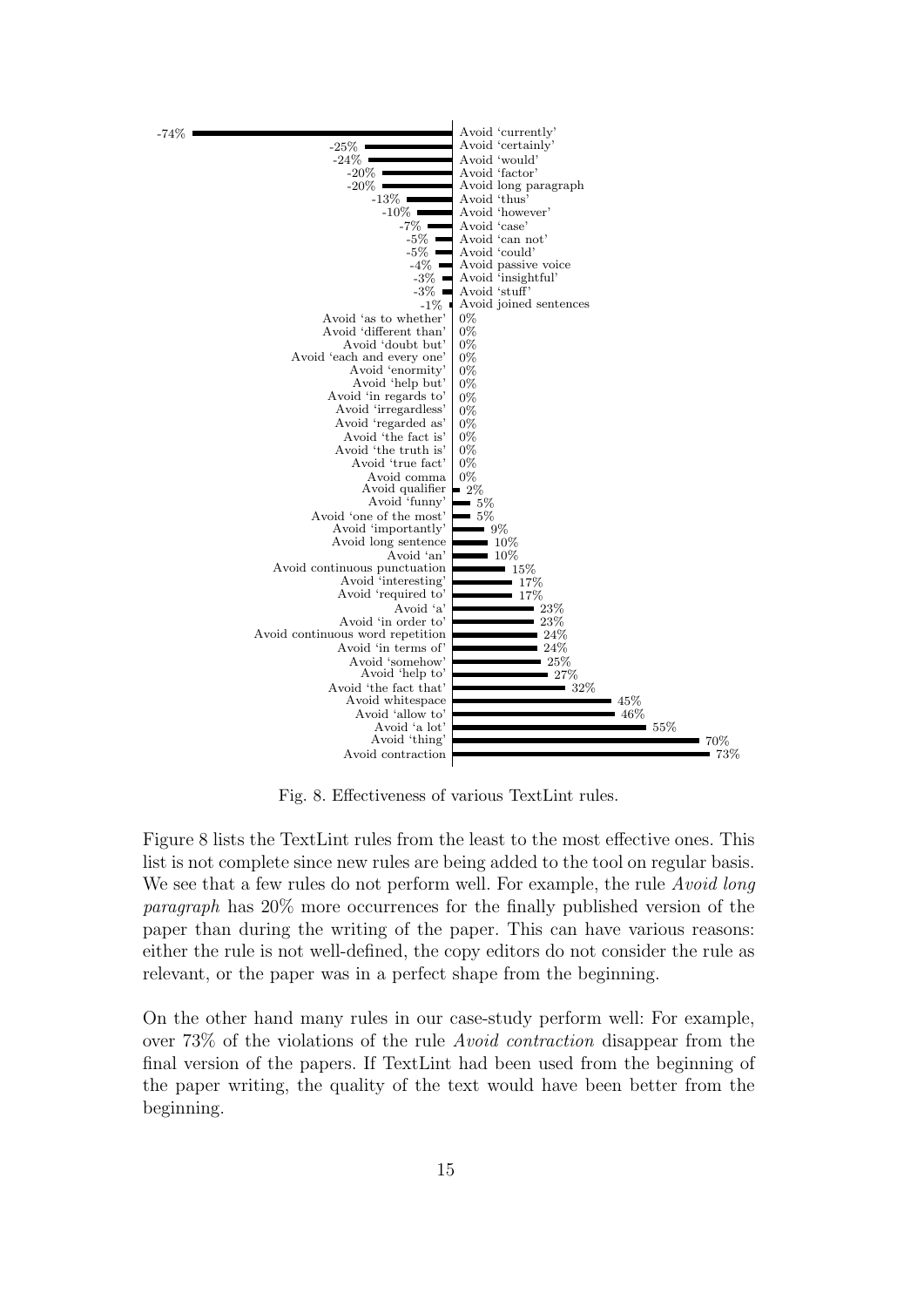Some authors do not always follow all rules, which is the case in the *Avoid currently* rule. Most authors of the papers that we analyzed did not consider this rule as an important style violation.

# **8 Related Work**

A wide variety of (commercial) libraries for natural language processing exists. Most of these libraries do not provide the necessary reusable abstractions to analyze stylistic concerns in text.

*Natural Language processing* (NLP) is a field of computer science and linguistics concerned with the interactions between computers and human (natural) languages. NLP is concerned with the natural language generation and understanding. Natural language generation is the process that converts information from a computational representation to readable human language. Natural language understanding works by converting samples of natural language into a representation understandable by computer systems. Bates [15] summarizes the NLP problems and state-of-art solutions in detail.

Bird *et al.* present the *Natural Language Toolkit* (NLTK) [16,17] implemented in Python. This tool follows the nomenclature of NLP. It re[ifie](#page-18-4)s a corpus of text as a large number of sentences. NLTK model is oriented towards parsing, it provides abstractions for tokens, parse trees, toke[niz](#page-18-5)[atio](#page-18-6)n, words and sentences. A sentence is an ordered sequence of token. As other approaches, NLTK does not provide abstractions for other components of written text, nor does it provide a notion of style or an automatic validation mechanism.

Oda developed *NaturalSmalltalk* [18], a toolkit for analyzing source code and natural languages. NaturalSmalltalk understands Smalltalk code as a series of English words. From a modeling point of view, NaturalSmalltalk only reifies words as a structural unit. There i[s no](#page-18-7) other abstraction of written text besides words. It does not deal with style and it was mainly designed to be applied to Smalltalk. When loaded, NaturalSmalltalk creates the corpus by analyzing the Smalltalk image, processing all source code and interpreting it as English language text.

Slator and Temperley propose *link grammars* [12]. A link grammar consists of a set of words each of which has linking requirements. The link requirement specifies conditions that if satisfied allow a word to be connected to other words. The underlying model reifies verbs, no[uns](#page-18-8), adjectives, *etc.* and defines different linking restrictions for each word using huge dictionaries. The link grammar model was not conceived for validating style but as a way of checking the grammatical structure of sentences.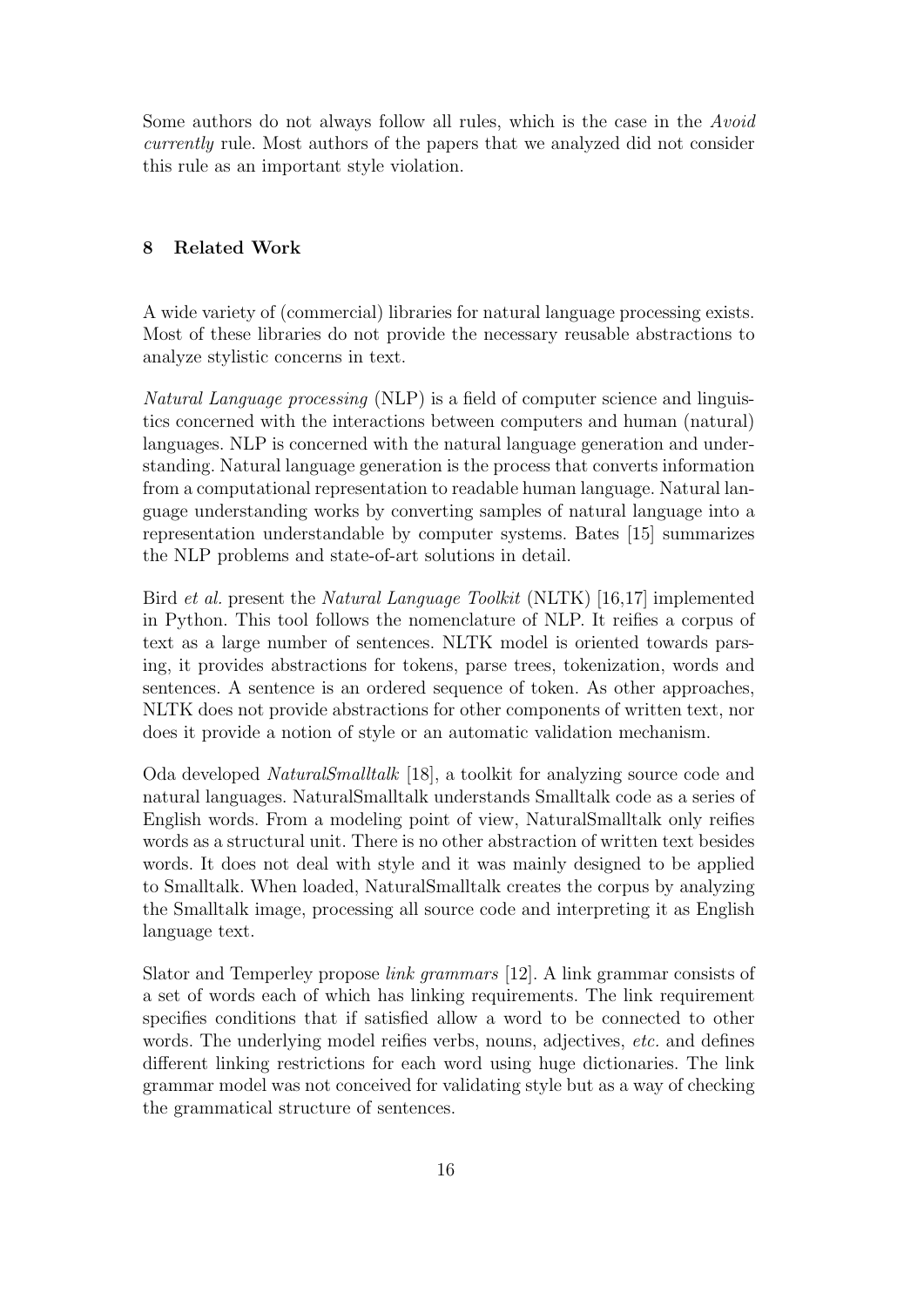Klein and Manning [19] presented a novel *generative model* for natural language which uses a different model for representing the data. Syntactic structures (PCFG) and lexical dependencies structure are kept separated to accomplish conceptual sim[plic](#page-18-9)ity and a good level of performance. This approach follows the intuition that several models of written text are required to detect various stylistic problems.

*LanguageTool* [20] is an Open Source style and grammar checker for English, French, German, Polish, Dutch, Romanian, and other languages. Rules are defined with xml files. Complex rules are defined in Java. One key drawback of this tool is [tha](#page-19-0)t there is no style abstraction, thus different writing styles cannot be modeled. A big set of rules is present for each language, however some rules are only syntactic checks. For example, a rule checks for the phrase 'can be build' which should be fixed by using the word 'built'. There are also rules checking for 'some king' instead of 'kind', and 'I has' instead of have.

#### **9 Conclusion and Future Work**

<span id="page-16-0"></span>We have presented TextLint, an automatic style validation tool for written text. TextLint reifies the different elements of written text as an extensible object-oriented model. A specific style is modeled as a set of rules that validate written text. Our contributions are:

- (1) We provide a model which reifies structurally written text.
- (2) We have presented a novel rule-based system for checking written text following the principles of program checkers such as Lint. By modeling style and stylistic rules as first class objects we have accomplished an extensible text validation system.
- (3) We have successfully applied PetitParser in natural language parsing.
- (4) We have demonstrated a matching mechanism to specify and detect specific phrases in written text.
- (5) We have presented a light-weight approach for natural language analysis.
- (6) We have proposed two user interfaces for conveniently browsing and fixing style issues in text.

As future work we imagine the following improvements:

- We would like to improve the collection of rules and styles for different domains, *i.e.,* business, criticism, humor, *etc.*
- We plan to add TextLint-specific annotations that cause certain rules to be ignored in the marked context.
- Other languages than English have different rules for written style. We plan to start introducing support for other languages.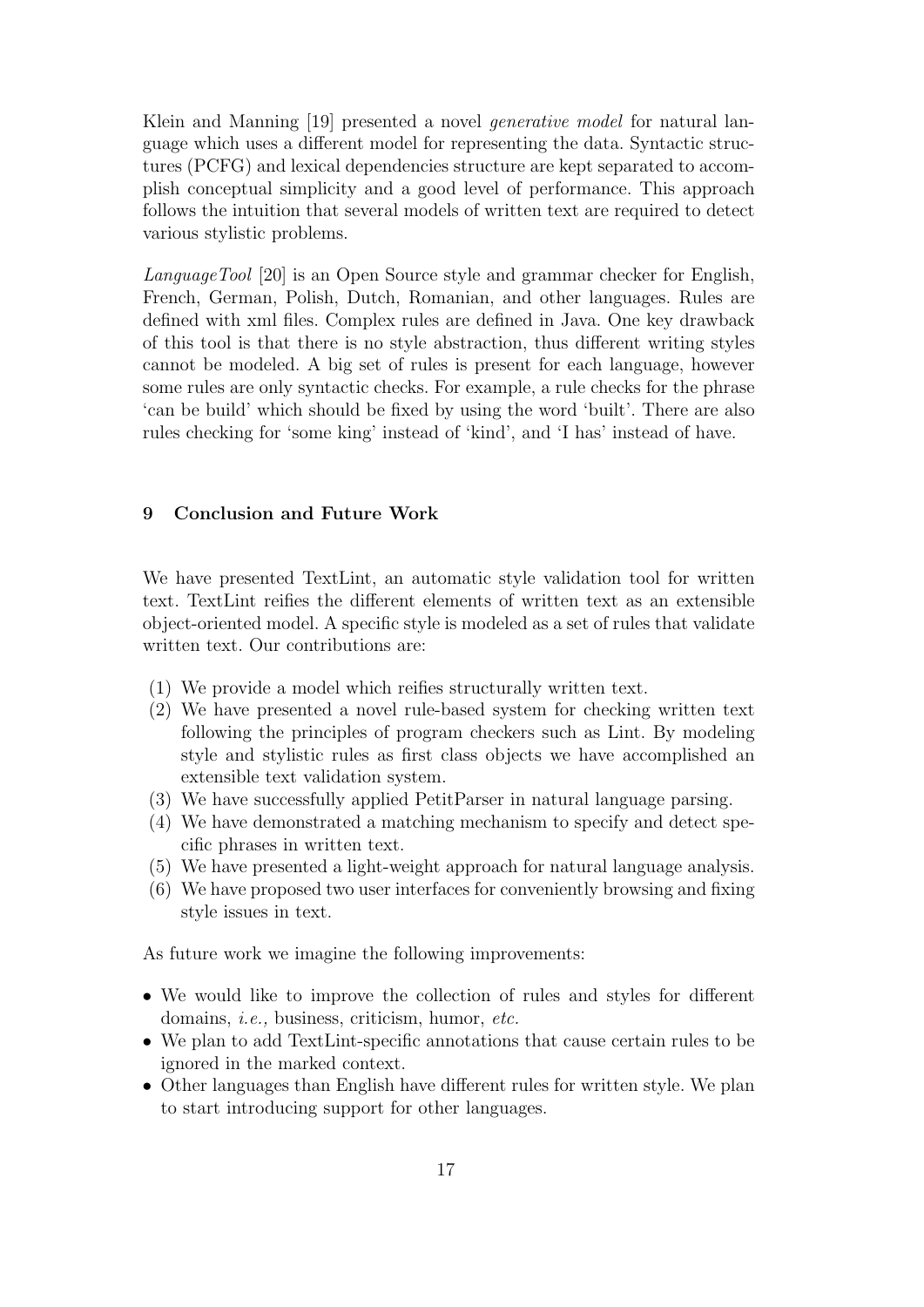- We plan on exploring the introduction of different points of view over the same written text. We imaging employing link grammars to provide an even higher-level view onto the same text. This would allow us to implement rules that exploit semantic information. Words in specific parts of a document will have a reduced set of potential classifications thus enhancing the accuracy of TextLint rules.
- We intend to further simplify the definition of rules. Helvetia [21] is a language workbench for defining embedded languages and can provide the necessary infrastructure to define patterns even more naturally.
- We aim to better integrate TextLint into commonly used text [edit](#page-19-1)ors. Currently plugins for Emacs and TextMate exist; supporting other editors will extend the reach of TextLint and ease the analysis of different file types.

*Acknowledgments.* We thank Oscar Nierstrasz for his feedback on early drafts of this paper. We gratefully acknowledge the financial support of the Swiss National Science Foundation for the project "Bringing Models Closer to Code" (SNF Project No. 200020-121594, Oct. 2008 – Sept. 2010) and of the Hasler Foundation for the project "Enabling the evolution of J2EE applications through reverse engineering and quality assurance" (Project no. 2234, Oct. 2007 – Sept. 2010). We also gratefully acknowledge the financial support of the Swiss National Science Foundation for the project "Synchronizing Models and Code" (SNF Project No. 200020-131827, Oct.  $2010 - Sept. 2012$ .

#### **References**

- [1] S. Johnson, Lint, a C program checker, in: UNIX programmer's manual, AT&T Bell Laboratories, 1978, pp. 78–1273.
- <span id="page-17-0"></span>[2] D. Hovemeyer, W. Pugh, Finding bugs is easy, ACM SIGPLAN Notices 39 (12) (2004) 92–106.
- <span id="page-17-1"></span>[3] D. Roberts, J. Brant, R. E. Johnson, A refactoring tool for Smalltalk, Theory and Practice of Object Systems (TAPOS) 3 (4) (1997) 253–263.
- <span id="page-17-2"></span>[4] W. S. Jr., E. White, The Elements of Style, 4th Edition, Allyn and Bacon, 2000.
- [5] W. Zinsser, On Writing Well: The Classic Guide to Writing Nonfiction, anniversary. Edition, B&T, 2006.
- <span id="page-17-5"></span><span id="page-17-4"></span><span id="page-17-3"></span>[6] A. Black, S. Ducasse, O. Nierstrasz, D. Pollet, D. Cassou, M. Denker, Pharo by Example, Square Bracket Associates, 2009. URL http://pharobyexample.org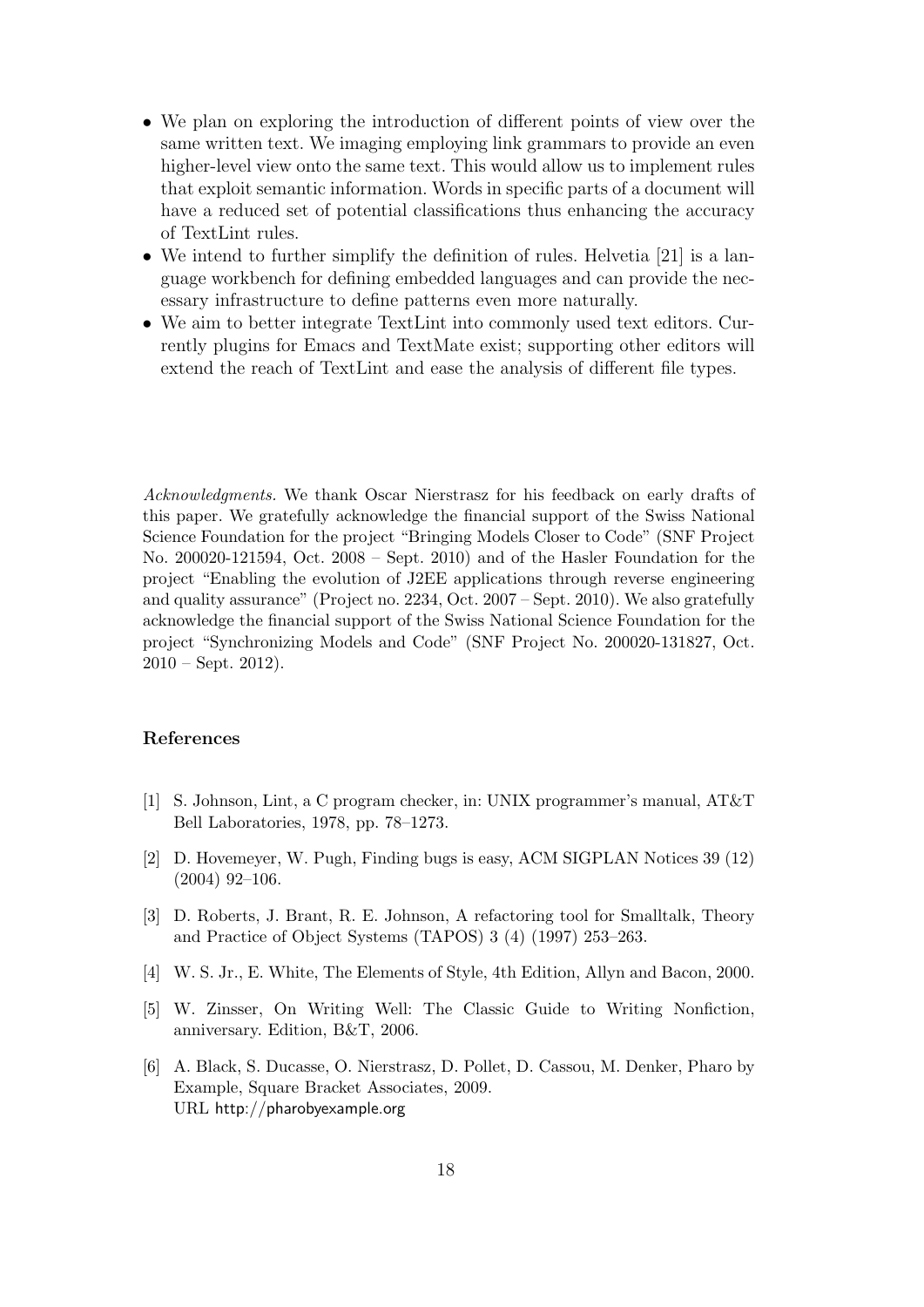- [7] L. Renggli, S. Ducasse, T. Gˆırba, O. Nierstrasz, Practical dynamic grammars for dynamic languages, in: 4th Workshop on Dynamic Languages and Applications (DYLA 2010), Malaga, Spain, 2010. URL http://scg.unibe.ch/archive/papers/Reng10cDynamicGrammars.pdf
- <span id="page-18-0"></span>[8] P. Bunge, Scripting browsers with Glamour, Master's thesis, University of Bern (Apr. 2009). URL [http://scg.unibe.ch/archive/masters/Bung09a.pdf](http://scg.unibe.ch/archive/papers/Reng10cDynamicGrammars.pdf)
- [9] S. Ducasse, L. Renggli, C. D. Shaffer, R. Zaccone, M. Davies, Dynamic Web Development with [Seaside, Square Bracket Associates, 2010, http://](http://scg.unibe.ch/archive/masters/Bung09a.pdf)book.seaside.st/book. URL http://book.seaside.st/book
- <span id="page-18-1"></span>[10] G. Ward, Moby Thesaurus List: Words and phrase lists – English, Project Gutenberg, 2002. URL [http://www.gutenberg.org/e](http://book.seaside.st/book)books/3202
- [11] E. Gamma, R. Helm, R. Johnson, J. Vlissides, Design Patterns: Elements of Reusable Object-Oriented Software, Addison Wesley Professional, Reading, Mass.[, 1995.](http://www.gutenberg.org/ebooks/3202)
- <span id="page-18-2"></span>[12] D. T. Daniel D. K. Sleator, Parsing English with a link grammar, in: 3rd International Workshop on Parsing Technologies, 1991.
- <span id="page-18-8"></span>[13] R. I. Bull, A. Trevors, A. J. Maltopn, M. W. Godfrey, Semantic grep: Regular expressions + relational abstraction, in: Proceedings Ninth Working Conference on Reverse Engineering (WCRE'02), IEEE Computer Society, 2002, pp. 267– 276.
- <span id="page-18-3"></span>[14] P. Bunge, T. Gîrba, L. Renggli, J. Ressia, D. Röthlisberger, Scripting browsers with Glamour, European Smalltalk User Group 2009 Technology Innovation Awards, glamour was awarded the 3rd prize (Aug. 2009). URL http://scg.unibe.ch/archive/reports/Bung09bGlamour.pdf
- [15] M. Bates, Models of natural language understanding, Voice communication between humans and machines – National Academy of Sciences (1994) 238– 253.
- <span id="page-18-4"></span>[16] S. Bird, Nltk-lite: Efficient scripting for natural language processing, in: In Proc. of the 4th International Conference on Natural Language Processing (ICON, Publishers, 2005, pp. 11–18.
- <span id="page-18-5"></span>[17] S. Bird, E. Klein, E. Loper, Natural Language Processing with Python: Analyzing Text with the Natural Language Toolkit, O'Reilly, Beijing, 2009. URL http://www.nltk.org/book
- <span id="page-18-6"></span>[18] T. Oda, NaturalSmalltalk (Dec. 2006). URL http://map.squeak.org/package/624ed871-4e89-4343-8652-af38a873d0b4/
- <span id="page-18-9"></span><span id="page-18-7"></span>[19] D. Kl[ein, C. D. Manning, Fast e](http://www.nltk.org/book)xact inference with a factored model for natural language parsing, in: In Advances in Neural Information Processing Systems 15 (NIP[S, MIT Press, 2003, pp. 3–10.](http://map.squeak.org/package/624ed871-4e89-4343-8652-af38a873d0b4/)